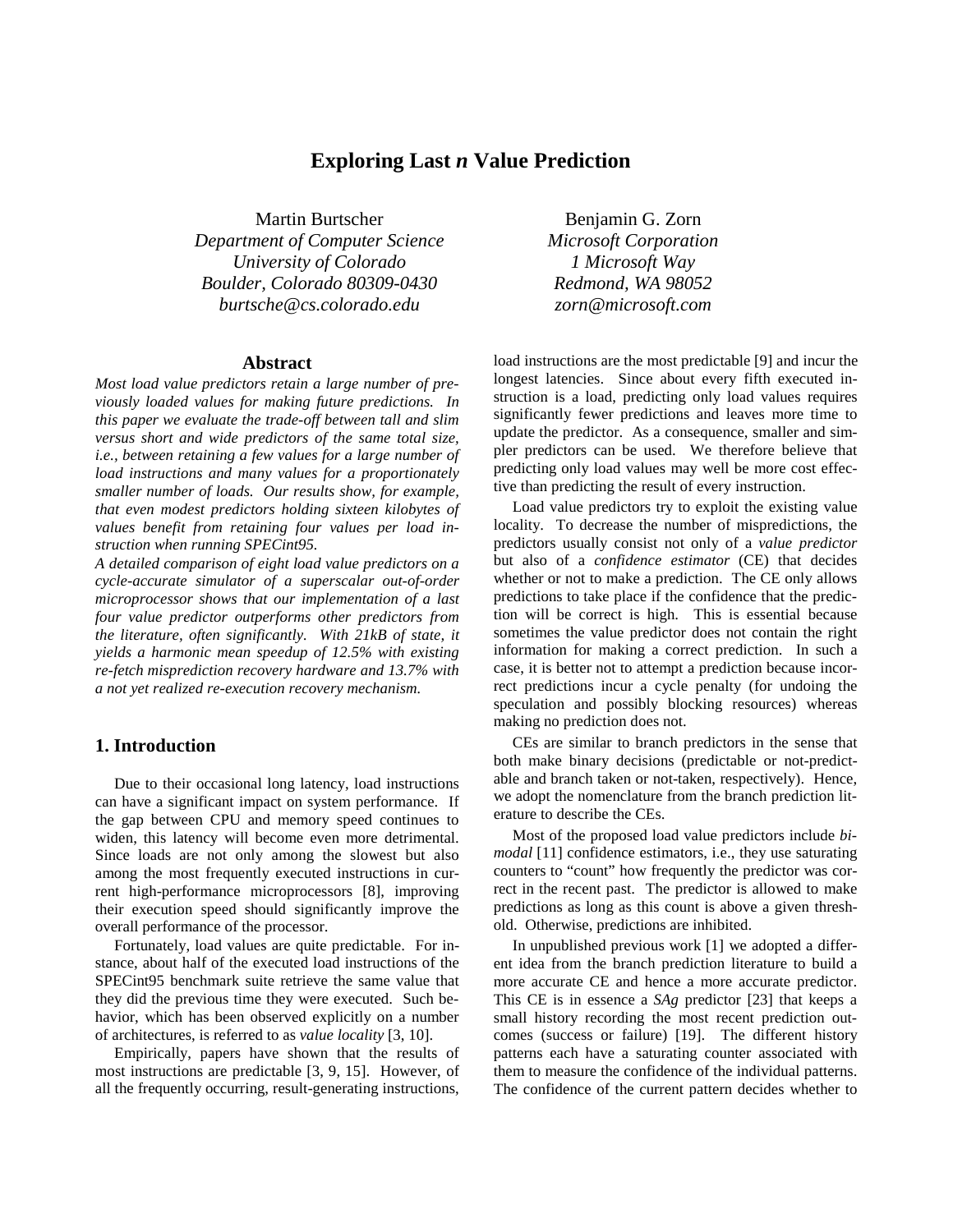make a value prediction or not. In this paper we explore possibilities to improve the coverage of a SAg-based load value predictor, that is, we try to increase the number of prediction attempts without decreasing the accuracy.

If load values are predicted quickly and correctly, the CPU can start processing the dependent instructions without having to wait for the memory access to complete, which potentially results in a significant performance increase. Of course, it is only known whether a prediction was correct once the true value has been retrieved from the memory, which can take many cycles. *Speculative execution* allows the CPU to continue execution with a predicted value before the prediction outcome is known [18]. Because branch prediction requires a similar mechanism, most modern microprocessors already contain the required hardware to perform this kind of speculation [3].

Unfortunately, branch misprediction recovery hardware causes all the instructions that follow a misspeculated instruction to be purged and *re-fetched*. This operation is costly and makes a high prediction accuracy paramount. Unlike branches, which invalidate the entire execution path when mispredicted, mispredicted loads only invalidate the instructions that depend on the loaded value. In fact, even the dependent instructions per se are correct, they just need to be *re-executed* with the correct input value(s) [9]. Consequently, a better recovery mechanism for load misspeculation only re-executes the instructions that depend on the mispredicted load value. Such a recovery policy is less susceptible to mispredictions and favors a higher coverage, but may be prohibitively hard to implement.

Our load value predictor's re-fetch performance is not only high but also close to its re-execute performance, making the added benefit of a re-execution core small in comparison. While other studies show larger performance differences, this is perhaps an indication that complex re-execution hardware may not be needed.

Load value predictors normally consist of an array of slots to store information about recently executed loads. It is this information that is used for making a prediction the next time a load is executed. Once a predictor contains enough slots to hold information about all the frequently executed loads, increasing the number of slots does not improve the predictor's performance much because the additional slots will at best be used for predicting infrequently executed and therefore unimportant load instructions. As an alternative, we suggest using the extra real-estate to increase the amount of information in each slot instead of the number of slots. This choice should enable the predictor to make better and/or more predictions and thus improve its performance.

Running SPECint95, quite small predictors already benefit more from storing additional information in the slots than from increasing the number of slots. For example, among 16kB predictors, the predictor with 512 slots

each holding the last four loaded values performs better than the same size predictor with 1024 slots holding the last two values or with 256 slots holding the last eight values. Section 5.2.2 provides more detail.

Based on these results, we designed a last four value predictor that outperforms other predictors from the literature and reaches a harmonic mean speedup of 13.7% over SPECint95 with a re-execute misprediction recovery policy and 12.5% with a re-fetch recovery policy. Section 5.1.2 provides more results.

The remainder of this paper is organized as follows: Section 2 introduces the architecture of our last four value predictor. Section 3 presents related work. Section 4 explains the methods used. Section 5 presents the results. Section 6 concludes the paper with a summary.

### **2. The SAg Last** *n* **Value Predictor**

Figure 2.1 shows the architecture of our last four value predictor. The predictor is composed of four identical components that each consist of an array of 512 slots for storing a 64-bit value and a ten-bit prediction outcome history. Furthermore, each component has an array of 1024 four or five-bit saturating counters associated with it. The prediction outcome histories together with the saturating counters represent the SAg confidence estimator. Each of the 512 lines of the predictor contains an eight-bit partial tag that is shared between the four components. In this configuration, our predictor requires 21kB of state.

Predictions are made in the following way: First, the nine least significant bits from the load instruction's program counter are used to index one of the predictor's lines (direct mapping). If the partial tag of that line does not match, no prediction is made. Otherwise, the four components each predict (in parallel) the value stored in their selected slot. At the same time, the components use their selected history to index a counter in their array of saturating counters. The four resulting counter values are then compared with each other and whichever component happens to report the highest counter value is selected to make the actual load value prediction if its counter value is also above a preset threshold.

If multiple components report the same maximum confidence, the component holding the youngest value is selected. Giving the component with the oldest value the highest priority results in slightly worse performance.

Once the outcome of a prediction is known, the predictor needs to be updated. This process is similar to making a prediction except that each component compares its predicted value with the true load value. If the two values are identical, the selected counter is incremented (unless it has already reached its maximum) and a one (indicating a success) is shifted into the selected pre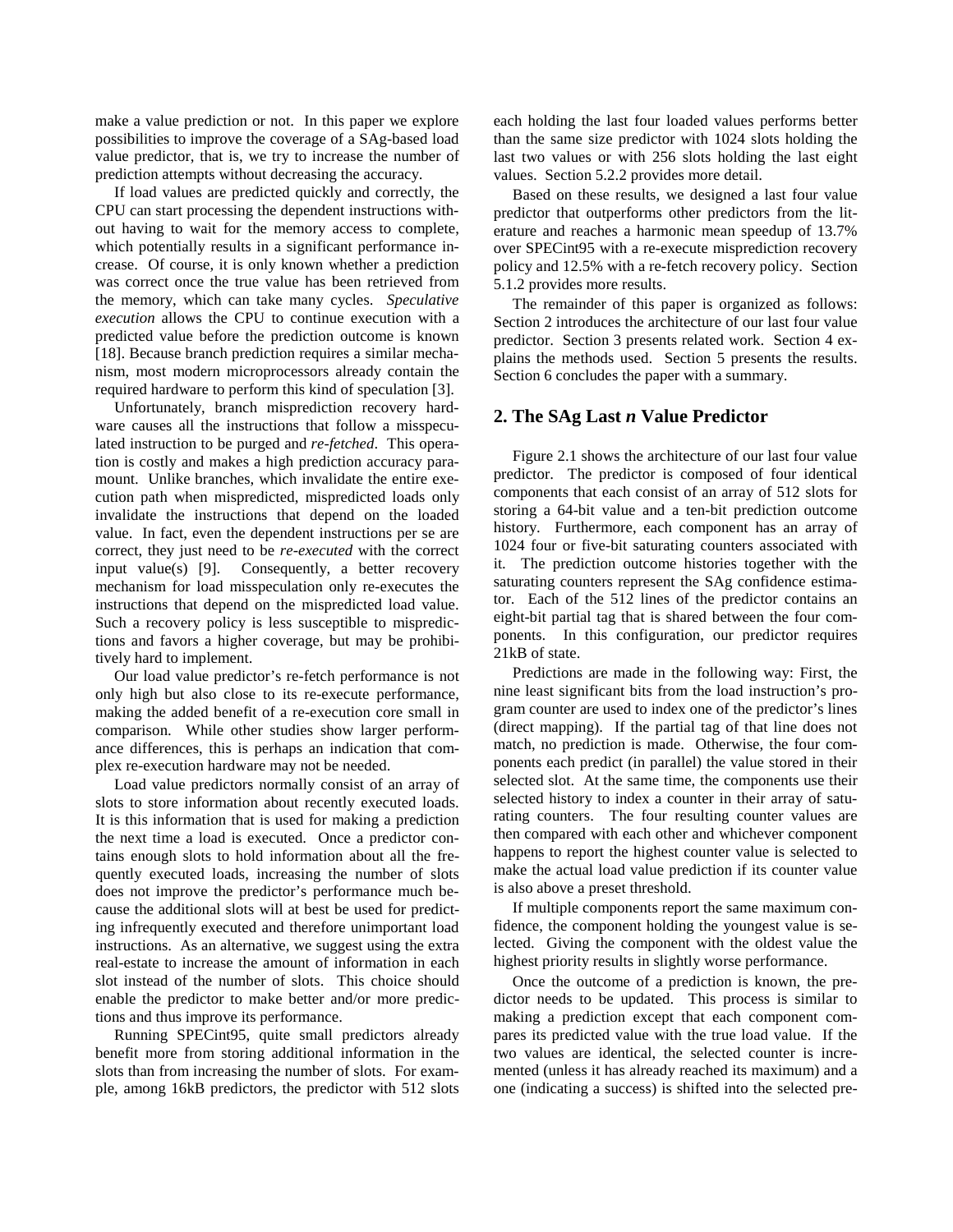diction outcome history. If the two values differ, the corresponding counter is decremented by a preset penalty (but not below zero) and a zero (indicating a failure) is shifted into the prediction outcome history. Finally, the four values in the selected line are shifted over to the next component, i.e., the oldest value is lost, component four gets the value from component three etc. and component one receives the just loaded value. Thus, the first component always holds the most recently loaded value, the second component the second most recently loaded value and so on.

If accessing the two-level predictor in one cycle is not feasible, the accesses can readily be pipelined over two stages. During the first cycle, the values and histories are read and latched (and updated). In the second cycle, the counters are accessed (and updated) and the selection process takes place. Note that this works for updates because updates are performed independent of the confidence. The two-cycle access latency can be hidden if there are at least two stages between the decode and the execute stage in the processor's instruction pipeline (which is the case in most modern CPUs).



Figure 2.1: The architecture of our partially tagged SAg-based last four value predictor.

# **3. Related work**

In this section we present related work and introduce the predictors that we later compare our predictor with. To make this comparison as fair as possible, we scale all predictors to a size of 16kB for retaining load values plus whatever else they need to support this size, since we believe 16kB to be a reasonable size for first generation load value predictors. We show the total predictor sizes (including the confidence estimators, selectors, etc.) to give an idea of the relative complexity. Note that the indicated size is in most cases not the size originally used by the authors of the individual predictors. We therefore show

simulation results for predictor sizes raging from four to 64 kilobytes in Section 5.1.2.

**Early Work:** Two independent research efforts [3, 10] first recognized that load instructions exhibit *value locality* and concluded that there is potential for prediction.

In his dissertation proposal [3], Gabbay suggests several predictors and notes that there exists almost no (nonzero) stride predictability in load value sequences.

Lipasti et al. [10] investigate how predictable various kinds of load instructions are. In a follow-up paper, Lipasti and Shen [9] broaden their scope to predicting all result-generating instructions and show that a value predictor delivers three to four times more speedup than doubling the data-cache (same hardware increase). We found that our load value predictor outperforms doubling the L1 data-cache eightfold.

**Techniques**: Several research groups [9, 22] have investigated last *n* value predictability and found that there is potential for performance improvement. In this paper we present an implementable last four value predictor (Lipasti and Shen's predictor [9] is not) that outperforms Wang and Franklin's more complex predictor that retains the last four distinct values [22].

Rychlik et al. [14] and Reinman and Calder [13] propose reusing the confidence estimators in the components of a hybrid load value predictor as selector, thus eliminating the need for extra storage to guide the selection process. We utilize the same approach in our predictor.

Gabbay and Mendelson [4] use profiling to insert opcode directives that allow them to allocate only highly predictable values in their predictor, which improves the performance in most cases. We currently only investigate transparent prediction schemes that do not require any changes to the instruction set architecture.

Rychlik et al. [14] address the problem of useless predictions. They introduce a simple hardware mechanism that inhibits predictions that were never used from updating the predictor, which reduces predictor pollution and hence improves performance. Since the prediction outcome histories we use rely on seeing all updates, their scheme hurts performance when added to our predictor.

In their next paper [5], Gabbay and Mendelson show that general value prediction is more effective with highbandwidth instruction fetch mechanisms. They argue that current processors can effectively exploit less than half of the correct value predictions since the average true datadependence distance is greater than today's fetch-bandwidth (four). This is one of the reasons why we restrict ourselves to predicting only load values, which requires considerably smaller predictors while still reaping most of the potential.

Gonzalez and Gonzalez [6] found that the benefit of data value prediction increases as the size of the instruction window grows, indicating that value prediction will likely play an important role in future processors.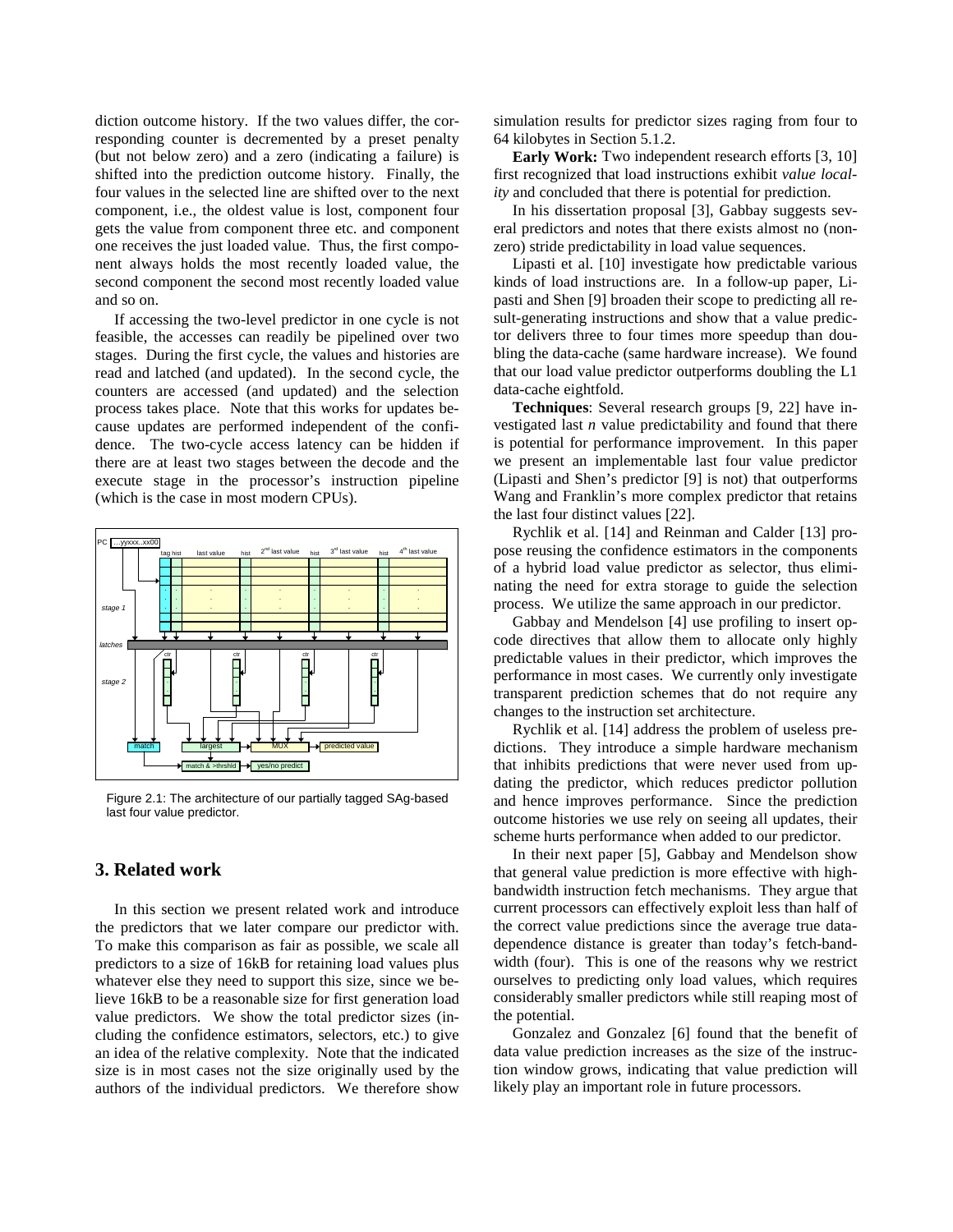A detailed study by Sazeides and Smith [17] illustrates that most of the predictability originates in the program control structure and immediate values. Another interesting result of their work is that over half of the mispredicted branches actually have predictable input values, implying that a side effect of value prediction should be improved branch prediction accuracy. Gonzalez and Gonzalez [6] did indeed observe such an improvement.

**Predictors**: The predictor most closely related to our own is Wang and Franklin's last distinct four value predictor (*LD4V*) [22]. It retains only distinct values (ours does not) and uses a least recently used replacement policy. Instead of prediction outcome histories, their predictor uses the pattern of the last six accesses as an index into four arrays of saturating counters that correspond to the four components. The maximum counter value determines which component is selected to make a prediction. Predictions only take place if the counter value is above a preset threshold. A *LD4V* storing 16kB of load values requires about 26kB of state.

To improve the performance of the *LD4V* predictor, Wang and Franklin propose hybridizing their *LD4V* with a stride predictor [22]. We call the resulting predictor *LD4V+Stride*. A stride predictor predicts a value that is the sum of the last value plus an offset (stride). This offset is computed as the difference between the last value and the second to last value. Since the stride component only stores 8-bit partial strides that are added to the values from the *LD4V* component, the hybrid predictor is not significantly larger than *LD4V* and requires 27kB of state. Wang and Franklin did not perform cycle-accurate simulations of their predictors.

In previous work we have developed a tagged SAgbased last value predictor (*Tag SAg LV*) [1] with a size of 21kB. The last four value predictor presented in this paper essentially consists of four *Tag SAg LV* components one quarter as high that are operated in parallel. We found that replicating the components and making them shorter to maintain the overall predictor size results in improved performance for predictors with more than about eight kilobytes of state.

The predictor most closely related to our *Tag SAg LV* is Lipasti and Shen's bimodal last value predictor (*Bim LV*) [9]. It is untagged and uses two-bit saturating counters as a confidence estimator. The counters are located in the place where our predictor keeps the histories. A value prediction only takes place if the corresponding counter value is above a given threshold. *Bim LV* is the smallest predictor with a size of 17kB.

We expand on *Bim LV* by adding partial tags and performing a detailed parameter space analysis to find the optimal CE setting. As it turns out, three-bit counters with a penalty (decrement) above one perform the best. Because of the somewhat larger counters and the 8-bit partial tags, the size of *Tag Bim LV* amounts to 19kB.

We performed another detailed analysis for the *Tag Bim St2d* predictor, which is a tagged stride 2-delta [15] predictor with a bimodal CE. A stride 2-delta predictor retains two strides. The stride used to compute the next prediction is only updated if a new stride has been seen at least twice in a row. This results in significantly better performance than a conventional stride predictor. The size of the *Tag Bim St2d* predictor is 23kB due to the two partial strides.

The last predictor we compare against is *St2d+FCM*, which is similar to the one presented by Rychlik et al. [14] except it is not set-associative. The predictor is a hybrid between a stride 2-delta and a finite context method (FCM) predictor [16]. FCM predictors store entire sequences of load values. Upon prediction they try to identify the current location in the sequence and use the next value from the sequence to make a prediction. This is particularly useful for repeated traversals of dynamic data-structures. The configuration that yields the best result requires about 26kB of state with re-execute and 29kB with re-fetch, which makes it the largest predictor.

# **4. Methodology**

All our measurements are performed on the DEC Alpha AXP architecture using the AINT simulator [12] with its cycle-accurate superscalar back-end. We configured the simulator to emulate a processor similar to the DEC Alpha 21264 [7]. In particular, the simulated 4-way superscalar out-of-order CPU has a 128-entry instruction window, a 32-entry load/store buffer, four integer and two floating point units, a 64kB 2-way set associative L1 instruction-cache, a 64kB 2-way set associative L1 datacache, a 4MB unified direct-mapped L2 cache, a 4096 entry BTB, and a 2048-line gshare-bimodal hybrid branch predictor. The three caches have a block size of 32 bytes. The modeled latencies are shown in Table 4.1. The six functional units are fully pipelined. Operating system calls are executed but not simulated. Loads can only execute when all prior store addresses are known.

This configuration represents our baseline architecture. All the speedups reported in this paper are relative to this CPU, which does not contain a load value predictor.

We performed a detailed parameter space evaluation comprising hundreds of simulation runs to obtain the most effective configurations for the load value predictors presented in this paper.

The best performing last *n* value predictor under 30kB of state that we found is our *SAg Last 4 Value Predictor* with a height of 512, a history length of ten bits, four bit saturating counters for re-execute with a threshold of nine and a penalty (decrement) of three, and 5-bit counters for re-fetch with a threshold of sixteen and a penalty of sixteen. The predictor uses 16kB of state for storing values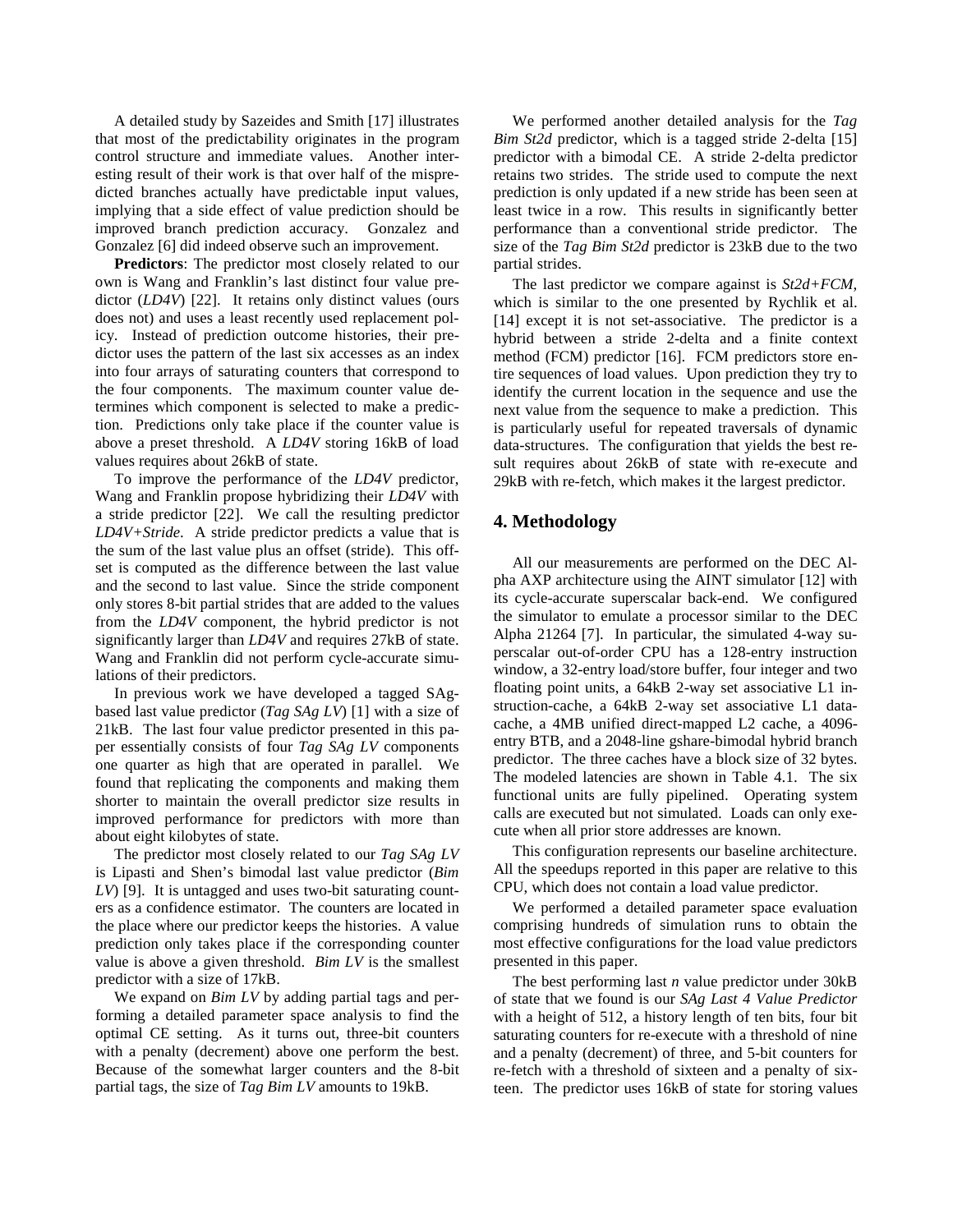plus 5kB for the confidence estimator. Unless otherwise noted, these are the parameters used with our predictor.

Since we believe that next-generation CPUs will only contain moderately sized load value predictors, our study focuses on predictors under about thirty kilobytes of state. We do, however, also present results of larger and smaller predictors in Section 5.1.2.

| <b>Instruction Type</b> | Latency  |  |  |
|-------------------------|----------|--|--|
| integer multiply        | $8 - 14$ |  |  |
| conditional move        | 2        |  |  |
| other int and logical   |          |  |  |
| floating point multiply |          |  |  |
| floating point divide   | 16       |  |  |
| other floating point    | 4        |  |  |
| L1 load-to-use          |          |  |  |
| L2 load-to-use          | 12       |  |  |
| Memory load-to-use      |          |  |  |

Table 4.1: The functional unit and memory latencies (in cycles) used for our simulations. The load-to-use latencies do not include the effective address calculation.

Note that the predictors used in this paper are optimized for speedup, which implies optimizing the predictor performance at instruction commit. The interaction between the CPU and the predictor, however, takes place during prediction and then again during update, possibly long before the time of commit. This discrepancy may be an issue because, for example, the accuracy with which wrong path instructions are predicted is most likely less important than the accuracy of correct path instructions. Consequently, a high overall accuracy measured at predict or update may not be representative of the predictor's performance since it makes no statement about the prediction accuracy of the instructions that are actually retired. We found the ratio of total predicted loads over committed value-predicted loads to be just under 1.5, indicating that there is a significant number of predictions that most likely have little impact on the overall performance. To account for any effects this might have, we model out-of-order and wrong-path updates of the predictor accurately in our simulator. Note that all the predictors used in this paper are updated as soon as the true load value becomes available, that there are no speculative updates, and that an out-of-date prediction will be made as long as there are pending updates (that are going to the same predictor line).

# **4.1 Benchmarks**

We use the eight integer programs of the SPEC95 benchmark suite [20] for our measurements. These programs are well understood, non-synthetic, and computeintensive, which is ideal for processor performance measurements. Despite the lack of desktop application code, the suite is nevertheless quite representative thereof [8].

We use the reference input set and the more optimized peak-versions of the programs (compiled on an Alpha 21164 using DEC GEM-CC with full optimization *-migrate -O5 -ifo*). The binaries are statically linked, which enables the linker to perform additional optimizations to further reduce the number of run-time constants that are loaded during execution. These optimizations include most of the optimizations that OM [21] performs. In spite of this high optimization level and good register allocation, 22.9% of the instructions executed by the programs are loads.

Note that the few floating point load instructions contained in the binaries are also predicted and that loads to the zero-registers as well as load immediate instructions are ignored.

We execute each of the benchmark programs for 300 million instructions on our simulator after having skipped over the initialization code in "fast-execution" mode. This fast-forwarding is very important if only part of the execution is simulated because the initialization part of programs is not usually representative of the general program behavior [13]. Table 4.2 shows the number of instructions that were skipped (in billions) and gives other relevant information about the simulated segment of each of the eight SPECint95 programs. GCC is executed for 334 million instructions and no instructions are skipped since this amounts to the complete compilation of the first reference input file.

| Information about the Simulated Segments of the SPECint95 Benchmark Suite |        |         |                  |            |       |                              |                             |       |       |                 |  |
|---------------------------------------------------------------------------|--------|---------|------------------|------------|-------|------------------------------|-----------------------------|-------|-------|-----------------|--|
|                                                                           | exec   | percent |                  |            |       | skipped base L1 load L2 load | load sites that account for |       |       |                 |  |
| program                                                                   | instrs | loads   | instrs           | <b>IPC</b> |       | missrate missrate            | Q100                        | Q99   | Q90   | Q <sub>50</sub> |  |
| compress                                                                  | 300 M  | 17.9%   | 6.0 G            | 1.35       | 24.4% | 2.8%                         | 62                          | 56.5% | 45.2% | 14.5%           |  |
| qcc                                                                       | 334 M  | 23.9%   | 0.0 G            | 1.51       | 2.4%  | 6.4%                         | 34345                       | 41.2% | 15.7% | 2.5%            |  |
| qo                                                                        | 300 M  | 24.1%   | 12.0 G           | 1.44       | 1.4%  | 15.3%                        | 9619                        | 40.2% | 17.9% | 2.7%            |  |
| ijpeg                                                                     | 300 M  | 16.8%   | 1.0 <sub>G</sub> | 1.44       | 1.4%  | 51.3%                        | 2757                        | 13.7% | 6.7%  | 1.9%            |  |
|                                                                           | 300 M  | 25.5%   | 4.0 <sub>G</sub> | 1.99       | 5.4%  | 0.6%                         | 419                         | 56.6% | 28.6% | 10.3%           |  |
| m88ksim                                                                   | 300 M  | 20.7%   | 1.0 <sub>G</sub> | 1.25       | 0.1%  | 11.2%                        | 747                         | 71.9% | 26.6% | 3.3%            |  |
| perl                                                                      | 300 M  | 31.2%   | 1.0 <sub>G</sub> | 1.57       | 0.0%  | 46.9%                        | 1437                        | 15.7% | 11.6% | 3.1%            |  |
| vortex                                                                    | 300 M  | 23.6%   | 5.0 G            | 2.89       | 2.2%  | 10.2%                        | 1973                        | 48.6% | 18.0% | 2.8%            |  |
| average                                                                   |        | 22.9%   |                  | 1.68       | 4.7%  | 18.1%                        | 6420                        | 43.0% | 21.3% | 5.1%            |  |

Table 4.2: This table shows, from left to right, the number of simulated instructions (in millions 'M'), the percentage of instructions that are loads, the number of skipped instructions (in billions 'G'), the instructions per cycle of the baseline CPU, the L1 data-cache load miss-rate, the L2 load miss-rate, and some quantile information. The quantile columns show the number of load sites that contribute the given percentage (e.g., Q50 = 50%) of executed loads in absolute terms for Q100 and percentages thereof for the remaining quantiles.

The results shown in Table 4.2 only take into account load instructions within the simulated segments of the benchmark programs. However, we found the eight segments to be very representative of the complete programs, as full program executions revealed. For example, the predictability over the entire programs is within five percent of the numbers measured for the simulated segments.

Except for compress, all the programs have a quite low L1 data-cache load miss-rate. However, some of the L2 load miss-rates are quite large. Since the corresponding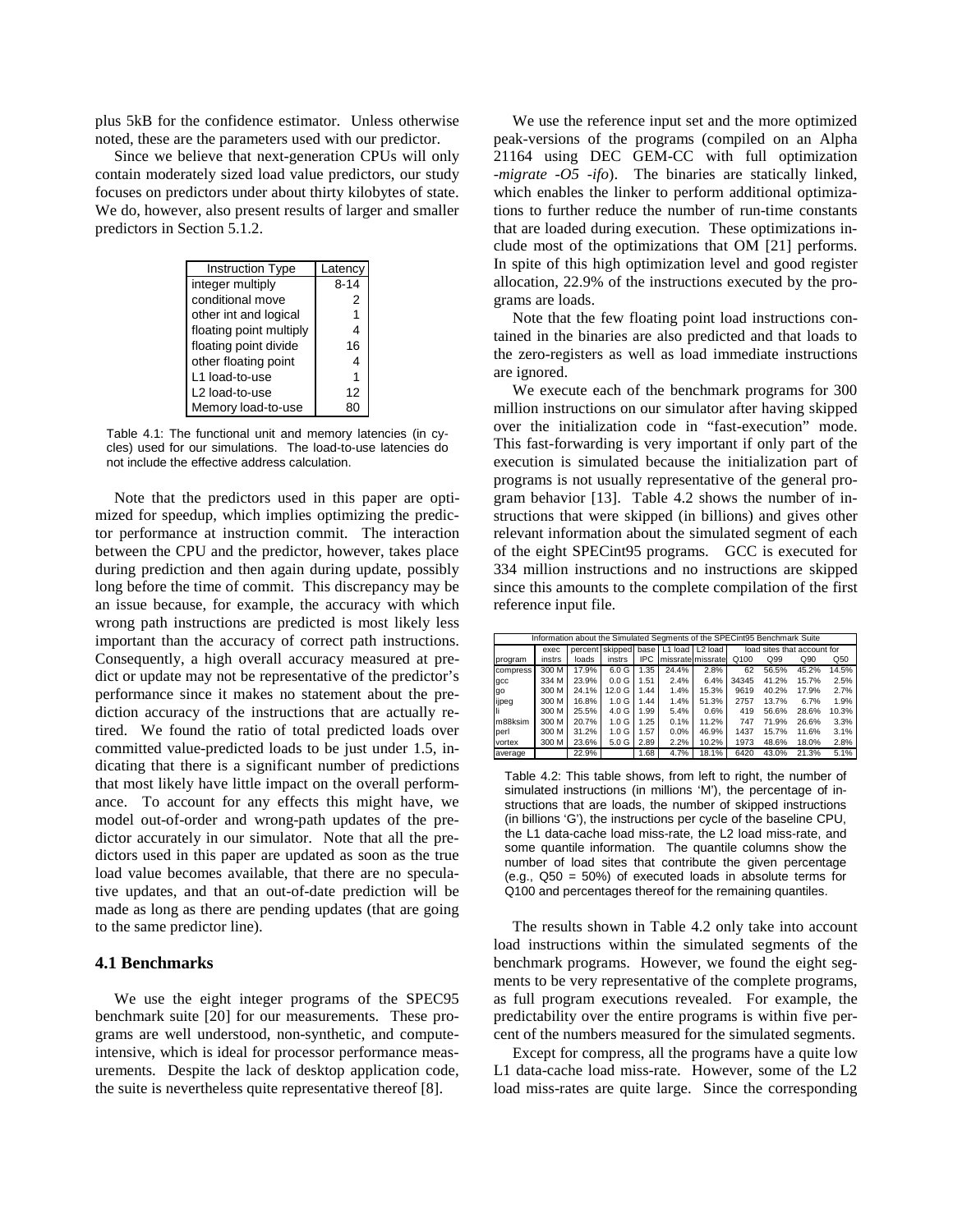number of accesses is very small, the large L2 miss-rates do not have a significant impact on the performance.

An interesting point is the relatively small number of load sites that contribute most of the executed load instructions. For example, 5% of the load sites that are executed at least once account for 50% of the dynamically executed loads and only 43% of the executed load sites account for 99% of the executed loads.

# **5. Results**

The following subsections describe the results. In Section 5.1 we evaluate the performance of our *Tag SAg L4V* predictor by comparing it to oracles (Section 5.1.1) and other predictors from the literature (Section 5.1.2). Section 5.2 presents a sensitivity analysis of the predictor parameters. Section 5.2.1 investigates the prediction potential, Section 5.2.2 examines the predictor height versus width trade-off for different sizes, Section 5.2.3 studies the prediction outcome history length, and Section 5.2.4 explores the parameters of the saturating counters.

To better analyze the parameter space we only show averages over the eight benchmarks and not the individual programs. Note that all the averaged speedups presented in this paper are harmonic mean speedups. Furthermore, except for Sections 5.1.2 and 5.2.2, we restrict ourselves to predictor sizes between 16kB and 29kB since predictors of that size already perform well and are most likely not too large to be included in next generation microprocessors.

### **5.1 Predictor Performance**

In brief, our *Tag SAg L4V* predictor's accuracy at commit is 98.1% using a re-fetch misprediction recovery policy. On average, 32.8% of the load instructions are predicted with the correct value, 0.6% with an incorrect value. This results in a harmonic mean speedup over SPECint95 of 12.5% relative to an otherwise identical CPU that does not include a load value predictor. With a re-execution architecture, the accuracy of the predicted load instructions that are committed/retired is 92.9%. 36.9% of the load instructions are correctly predicted and 0.8% are incorrectly predicted, resulting in a harmonic mean speedup of 13.7%.

### **5.1.1 Comparison with oracles**

To get a better understanding of the performance of our predictor, we modified the simulator to provide various degrees of perfect knowledge.

The first oracle (called *perf-inh*) inhibits all the incorrect predictions that the oracle-less predictor (*normal*) would make (i.e., no incorrect predictions take place). The next oracle (*perf-ce*) incorporates a perfect confidence estimator. In addition to inhibiting all incorrect predictions, the predictor is now forced to make a prediction whenever the selected component contains the correct value. The last oracle (*perf-ce/sel*) includes both a perfect confidence estimator and a perfect selector. Hence, the oracle not only always makes a prediction if the correct value is available and never makes a prediction otherwise, but it also chooses the component that will make a correct prediction if there is such a component. In other words, if any component in the predictor can make a correct prediction, it is selected and a prediction takes place, otherwise no prediction is attempted.

Figure 5.1 shows the speedups of the oracle-less predictor and the three oracles for re-fetch and re-execute.



Figure 5.1: Re-fetch and re-execute speedups of various predictors with different degrees of perfect knowledge (oracles).

Inhibiting incorrect predictions (*perf-inh*) improves the speedup somewhat relative to the ordinary predictor (*normal*). The improvement is not very large, though, indicating that incorrect predictions either do not diminish the performance much or that there is only a small number of incorrect predictions to begin with. Since the predictor's accuracy is over ninety percent, the latter is the more probable explanation.

Note that the re-fetch configuration we use attempts fewer predictions than the re-execute configuration, which is why the re-fetch performance of the oracle is lower than its re-execution counterpart even though there are no incorrect predictions.

Adding perfect confidence estimation (*perf-ce*) results in a significant increase in speedup, suggesting that our imperfect CE is rather conservative. Since our CE setting is the result of a global optimization and hence yields one of the highest speedups possible, we conclude that trading off missing potentially correct predictions for reducing the number of incorrect predictions is beneficial with the CPU we are simulating. Apparently, incorrect predictions are indeed very harmful and should therefore be avoided, making a high prediction accuracy paramount.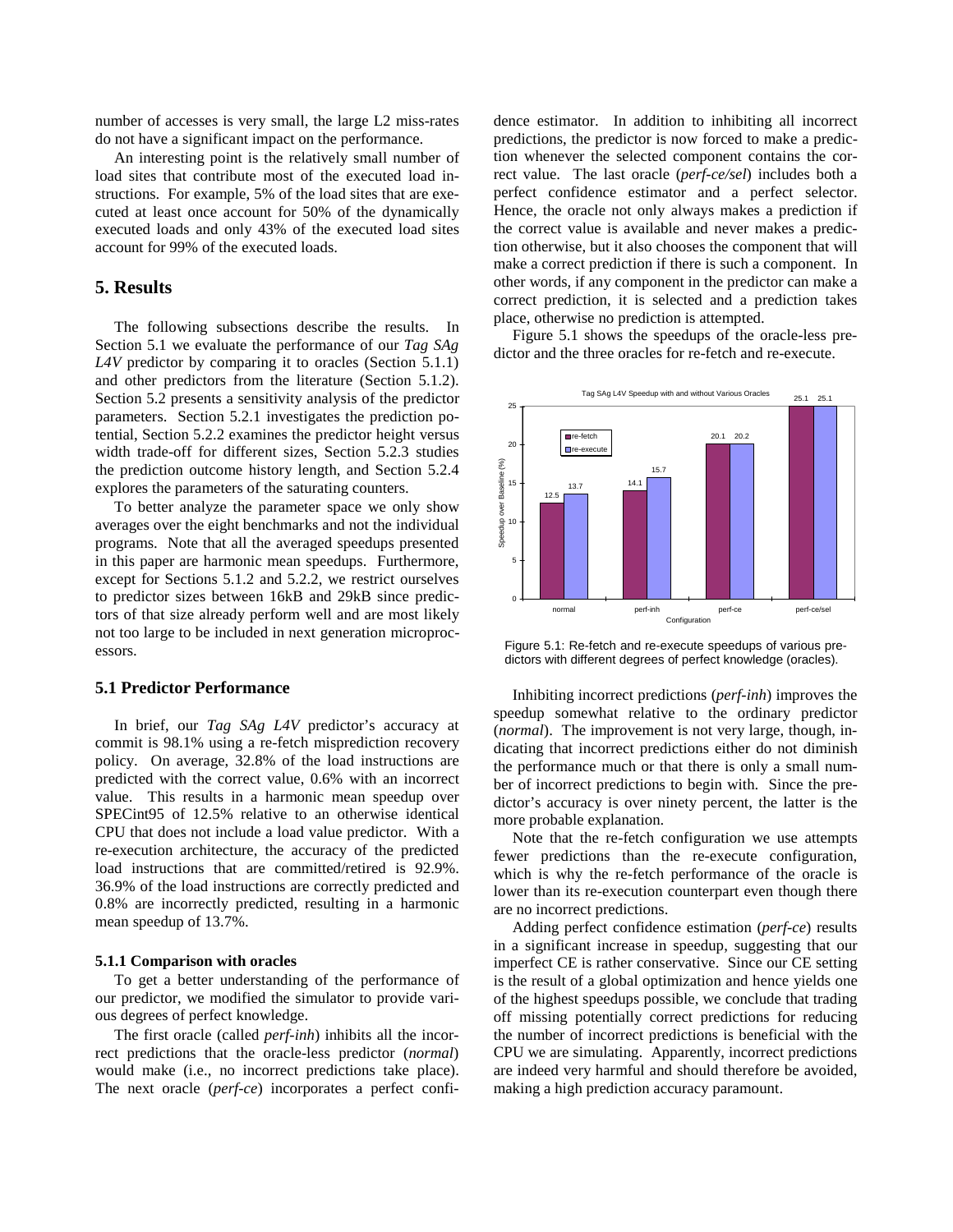Note that, because there is no difference in the CE setting, the *perf-ce* speedups for re-fetch and re-execute should be the same. The minor discrepancy in the two speedups stems from different timing behavior within the modeled CPU after a load value misprediction that affects the predictor updates, which are non-speculative. The reason for this is that *perf-ce* does not necessarily "correctly" predict wrong-path load instructions (that are executed due to branch mispredictions) since a correct load value is not always defined in such a case.

Adding a perfect confidence estimator and a perfect selector (*perf-ce/sel*) results in yet another big boost in speedup, implying that our selection mechanism could be improved. Overall, the confidence estimator and selector in our predictor are able to reap about half of the speedup that is theoretically achievable with this predictor.

#### **5.1.2 Comparison with other predictors**

In this section we compare several predictors from the literature with our own. The sole metric for this comparison is the harmonic mean speedup over SPECint95. To make the comparisons as fair as possible, every predictor is scaled to 16kB of state for storing values. Note that, due to the different confidence estimators, the overall predictor sizes vary between about 17kB and 29kB of state. Our predictor with 21kB is among the smaller ones.

We performed a detailed parameter space evaluation for our predictor to determine the setting that yields the highest speedup. For the predictors from the literature we use the best parameter setting indicated by the authors. Observing that the threshold has a significant effect on performance, we varied the threshold setting of all the predictors to find an optimal value. Figure 5.2 and Figure 5.3 present the resulting best mean speedup of the predictors with a re-execute and a re-fetch misprediction recovery mechanism, respectively. The predictors are sorted by size, with the smallest being on the left side. On the far right we show the speedup achieved by doubling the size of the 64kB L1 data-cache instead of adding a load value predictor.

Our predictor (*Tag SAg L4V*) outperforms all the other predictors, including larger and more complex ones. *LD4V+Stride* comes close to the speedup of our predictor when re-execution is utilized, but not with re-fetch.

While all the predictors perform quite well with the more complex but more forgiving re-execution policy, their performance suffers significantly when the currently available re-fetch misprediction recovery hardware is used. Our predictor sustains the least performance decrease. Surprisingly, its re-fetch speedup is higher than any other predictor's re-execute speedup with only one exception; *LD4V+Stride* performs somewhat better with re-execution than our *Tag SAg L4V* predictor using refetch. However, *LD4V+Stride* actually slows programs down with re-fetch.

Note how much better *Tag Bim LV* performs than *Bim LV*. Most of the difference in speedup does not come from the partial tags but from the more adequate choice of CE parameters. In particular, changing the counter penalty from one to seven for re-fetch made the biggest difference. Reinman and Calder performed a similar search to find the best CE parameters [13] and also determined that a large penalty is needed for a re-fetch architecture.

We suspect that other proposed predictors can also be improved upon by imposing a heavier penalty on their counters. However, we do not believe that they will reach the performance of our predictor unless they switch to a SAg-based CE, since in all our measurements with otherwise identical components, bimodal predictors always turn out to be inferior.





Figure 5.2: The best harmonic mean speedup of several predictors with sizes between 17kB and 27kB using a re-execution misprediction recovery mechanism.



Figure 5.3: The best harmonic mean speedup of several predictors with sizes between 17kB and 29kB using a re-fetch misprediction recovery mechanism.

Since our predictor performs well with re-fetch, it is possible that no re-execution core is necessary. This result is encouraging, in particular for the near future be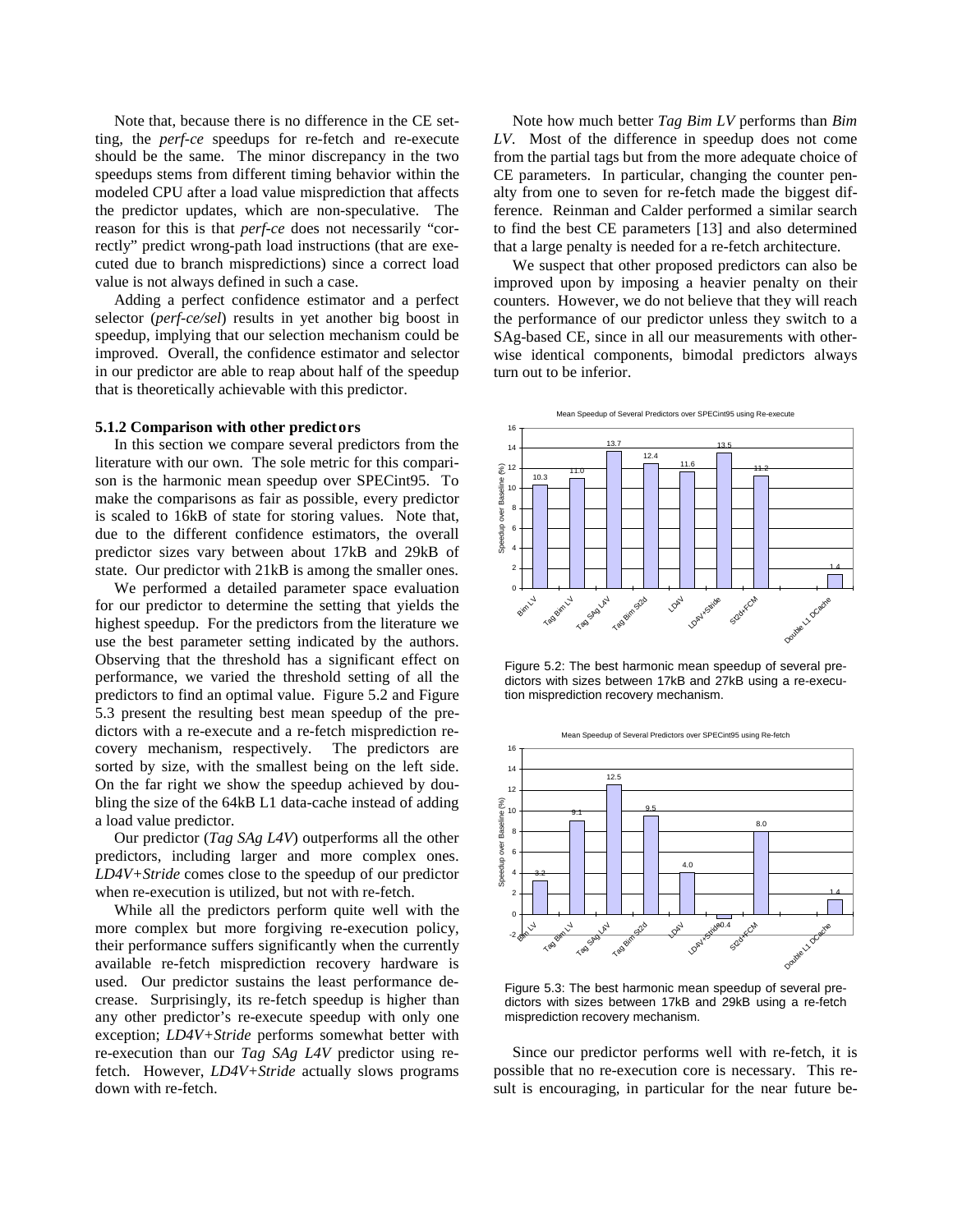cause it means that microprocessor designers can simply use the already existing branch misprediction hardware to recover from value mispredictions.

All the predictors (except *LD4V+Stride* using re-fetch) outperform the doubled L1 data-cache. This is surprising because doubling the cache requires over 64kB of additional state, which is almost four times as much as the predictors require when all the cache hardware is accounted for. Clearly, there is a point beyond which adding a load value predictor is likely to yield more benefit than using the same number of transistors to increase the cache size.



Figure 5.4: The re-execute speedup of several predictors for different sizes. The sizes refer to the amount of state used to store values and do not include the state required by the confidence estimators.



Figure 5.5: The re-fetch speedup of several predictors for different sizes. The sizes refer to the amount of state used to store values and do not include the state required by the confidence estimators.

To get a broader perspective on the performance of the various predictors, we present Figure 5.4 and Figure 5.5, which show the speedups of the predictors for different sizes. The figures no longer include *Bim LV* since *Tag*

*Bim LV* outperforms it. We added a *Tag SAg LV* predictor in its place, which is identical to *Tag Bim LV* except it uses our SAg-based CE instead of the bimodal one.

As expected, with re-execution all the predictors perform quite well across the entire range of sizes. With 16kB and above, our last four value predictor outperforms the other predictors and the speedup gap to the second best predictor (*LD4V+Stride*) increases as the predictors become larger. Note how *Tag SAg LV* consistently delivers an additional percent of speedup over *Tag Bim LV*.

For small predictor sizes, the last four value predictor is no longer tall enough to hold all the frequently executed load instructions. As a result, its performance suffers significantly. However, with 4kB and 8kB, *Tag SAg LV* performs about as well as the best predictors for these two sizes.

With re-fetch, the performance of most predictors is significantly lower. Again, our last four value predictor outperforms the other predictors starting at 16kB.

*Tag SAg LV* is superior to *Tag Bim LV* also with refetch. We take this as strong evidence that SAg CEs are better suited for load value prediction than bimodal CEs. Note, however, that SAg CEs require more state and are more complex than their bimodal counterparts.

For the smallest two predictor sizes (4kB and 8kB), the last four value predictor is again too short and its performance is accordingly low. However, *Tag SAg LV* outperforms all the other predictors for these sizes. Apparently, a SAg-based CE with a last *n* value predictor (*LV* is a last *one* value predictor) represents a strong combination for both re-fetch and re-execute.

Note that the performance of some of the predictors from the literature actually decreases with re-fetch when increasing the predictor size due to a high percentage of mispredictions.

### **5.2 Sensitivity analysis**

### **5.2.1 Using distinct last values**

Load value predictors to exploit last value [3, 10], stride [3, 15], and finite context predictability [15] have been studied at length in the current literature. Last *n* value predictability, on the other hand, has been less explored despite its simplicity and considerable potential. The only proposed predictor to take advantage of last *n* value locality is Wang and Franklin's last distinct four value predictor [22]. Lipasti and Shen [9] study last *n* value predictability in combination with an oracle that always selects the correct value (if possible) but they do not propose an implementable predictor.

Retaining the last *n* fetched values of a given load instruction is straight forward. To make the most of the retained values, Wang and Franklin [22] suggest storing only values that are not already stored (i.e., only distinct values). Unfortunately, this approach requires content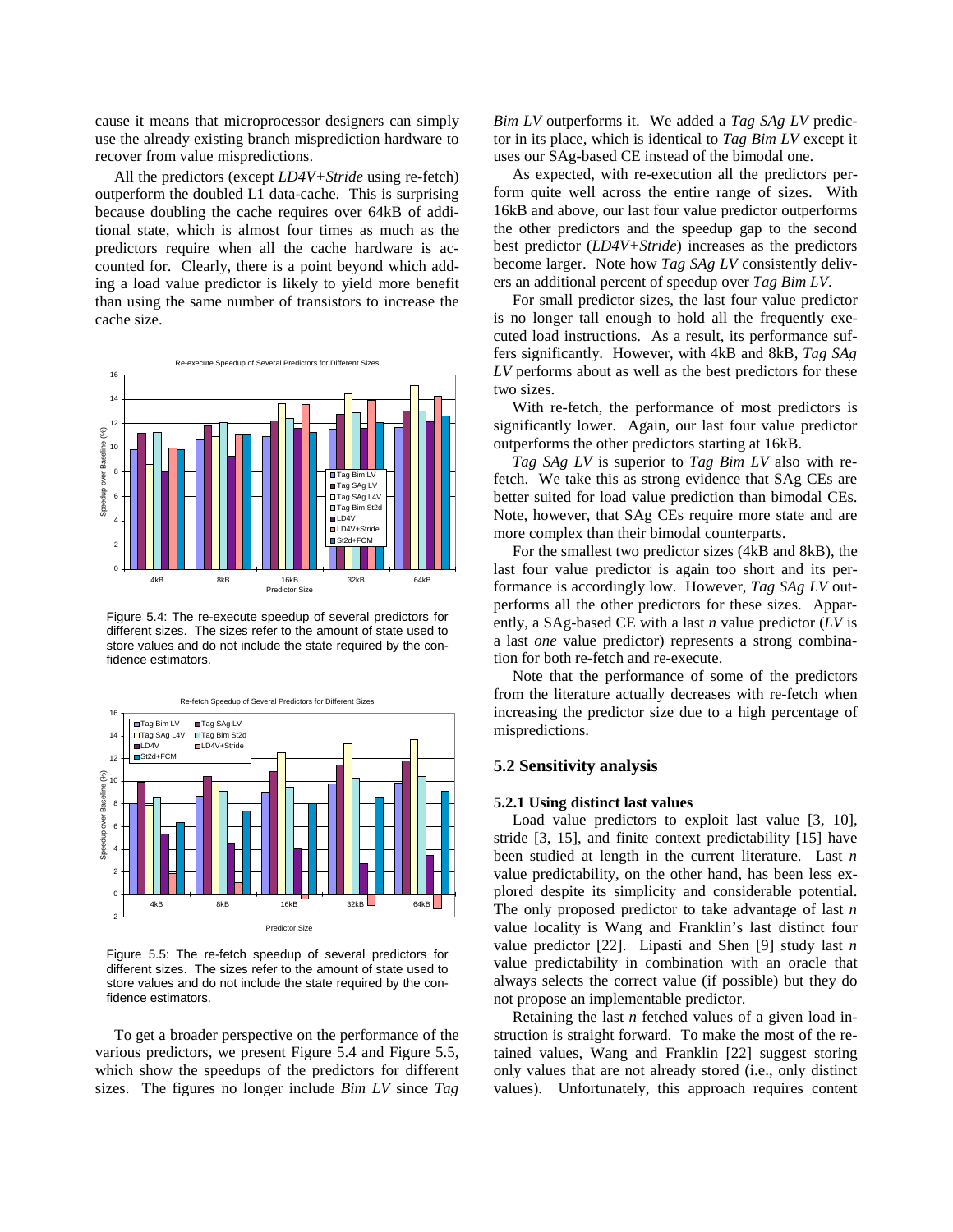addressable memory. Storing the last *n* values regardless of whether any of them are identical is much simpler. Our results from Section 5.1.2 suggest that this lower complexity approach is not only more cost effective but also yields superior performance because it makes the selection process more accurate.

Figure 5.6 shows the prediction potential for different *n* when storing every loaded value versus only storing distinct values. The potential is given as the percentage of the fetched load values that are identical to at least one of the last *n* (distinct) fetched values. The results only take into account load instructions within the approximately 300 million simulated instructions of each of the eight benchmarks. However, the numbers in Figure 5.6 are very representative of the generally observed predictability. Complete executions of the programs revealed prediction potentials within five percent of the values shown in the figure.



Figure 5.6: The average last  $n$  value predictability (duplicate values are allowed) and the average last  $n$  distinct value predictability (no duplicates) of the load values within the simulated segment of each of the eight SPECint95 programs.

Figure 5.6 shows that larger *n* result in higher predictability potential. This result is intuitive since the chance of finding the correct value increases as the number of stored values becomes larger. The increase is considerable for small  $n$  up to about four. Then the "curve" starts flattening out and reaches saturation at approximately  $n =$ 11, at which point almost no additional potential is gained by further increasing *n*.

One very interesting observation is that for *n* larger than four, the potential difference between distinct and non-distinct is virtually constant (3.3%). This means that the relative advantage of storing distinct values becomes smaller as *n* gets larger.

For  $n = 4$ , which is the predictor width Wang and Franklin chose [22], the difference of 3.6% represents one eighteenth of the total potential of 64%, indicating that the simpler approach of retaining not necessarily distinct

values is in theory able to perform almost as well as its more complex counterpart.

#### **5.2.2 Predictor size and width**

It is important that a load value predictor's height be large enough to accommodate the (load instruction) working set size (Section 4.1). If the predictor is too short, multiple frequently executed load instructions will have to share a predictor slot, which almost always results in detrimental aliasing. Predictors that are too tall, on the other hand, underutilize many of their slots. Consequently, once a predictor is large enough to accommodate the working set size, further increases in the predictor height will not increase the performance because the additional slots will not be utilized effectively. Instead, additional real-estate could be used to increase the amount of information stored in each slot, which should enable the predictor to make better and/or more predictions and thus improve its performance. Hence, the optimal predictor width depends on the working set size of the programs and the available real-estate for the predictor.



Figure 5.7: Maximum mean speedup for three predictor sizes and five predictor widths with a re-execution recovery policy.



Figure 5.8: Maximum mean speedup for three predictor sizes and five predictor widths with a re-fetch recovery policy.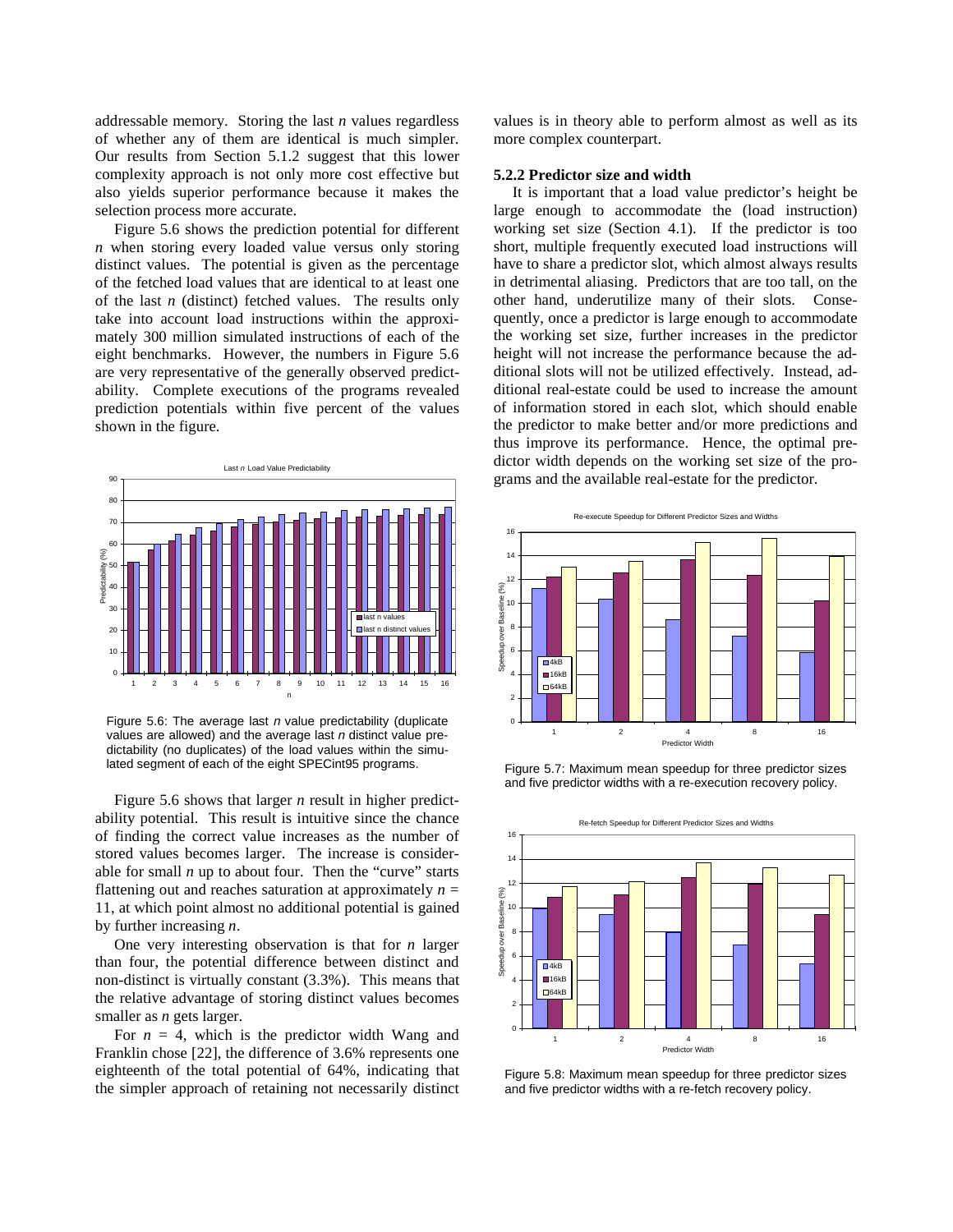To better evaluate the tradeoff between predictor width and size, we present Figure 5.7 and Figure 5.8. They show the best mean speedup we were able to obtain for various predictor sizes and widths.

Figure 5.7 shows that for very small predictors (4kB of state for storing values), a width of one results in the highest speedup (see also Section 5.1.2). Storing two values per slot and halving the number of slots yields less speedup because there are not enough slots to hold the SPECint95 working set, which results in more aliasing and lower performance. This effect is even more pronounced for larger widths, hence the continuous decrease in speedup as the predictor becomes wider and shorter.

With 16kB of state a width of four yields the best speedup. Detrimental aliasing only sets in above four entries per slot. When we increase the predictor size to 64kB, the best width turns out to be eight. Only at a width of 16 does the performance start to decrease again.

Figure 5.8 is identical to Figure 5.7 except that the misprediction recovery mechanism used is re-fetch instead of re-execution. The resulting optimal predictor widths are the same with the exception that a width of four (instead of eight) now yields the best speedup in the 64kB case. This change is due to the high misprediction sensitivity of the re-fetch mechanism. It appears that in the 64kB case,  $n = 8$  results in both more correct predictions and more incorrect predictions, which is advantageous with re-execution but harmful with a re-fetch architecture.

#### **5.2.3 History length**



Figure 5.9: Mean speedup with varying history lengths.

We already found history lengths of ten bits to work well for a predictor width of one [1, 2]. Figure 5.9 shows that ten bits also mark the beginning of the saturation point for the last four value predictor, both for re-fetch and re-execute. Note that it is important not to choose the history length too large since every additional bit doubles the number of required saturating counters.

#### **5.2.4 Counter parameters**

For space reasons, we cannot present all the results pertaining to counter parameters and will only give a summary in this subsection.

With a re-execute misprediction recovery mechanism, we found four-bit saturating up/down counters to work best with our last four value predictor. Counters both smaller and larger than four bits yield less performance. Hence, we use a counter top of sixteen. We found a threshold of nine with a penalty (counter decrement) of three to work quite well for this counter size, but the exact values are not crucial. Only penalties of one or two result in significantly lower performance.

For re-fetch, thresholds and penalties of about half the counter top value work very well with the last four value predictor. Five, six, and seven bit counters yield the best speedup. We use the smallest of the three, which has a counter top of 32, with a threshold and a penalty of 16. Again, numbers near the ones we picked all result in approximately the same speedup.

### **6. Summary and conclusions**

Once a load value predictor is tall enough to hold all the frequently executed load instructions, increasing its height further does not result in much better performance because the additional slots cannot be used effectively. As an alternative, we propose making predictors wider instead of taller, i.e., using the extra real-estate to increase the amount of information stored in each slot rather than to increase the number of slots. Doing so should enable the predictor to make better and/or more predictions and thus improve its performance.

One way to make a last value predictor "wider" is by having it retain the last *n* and not just the load value in each of its slots. In this paper we study a load value predictor that benefits from such an increase in width and present an effective implementation thereof.

Our measurements show that very small predictors (retaining 4kB or 8kB of values) perform the best in the conventional last value configuration. However, 16kB or larger predictors benefit from having a width of more than one. For instance, the best 16kB configuration for running SPECint95 has a width of four. In other words, a last four value predictor outperforms a last two value predictor with twice as many lines as well as a last eight value predictor with half as many lines (same total size).

Interestingly, our last four value predictor also outperforms its more complex counterpart from the literature that retains the last four distinct load values, even though there is slightly more potential for predictability in last *n* distinct value locality than there is in last *n* value locality.

We performed hundreds of cycle-accurate, pipelinelevel simulations of a superscalar high-performance mi